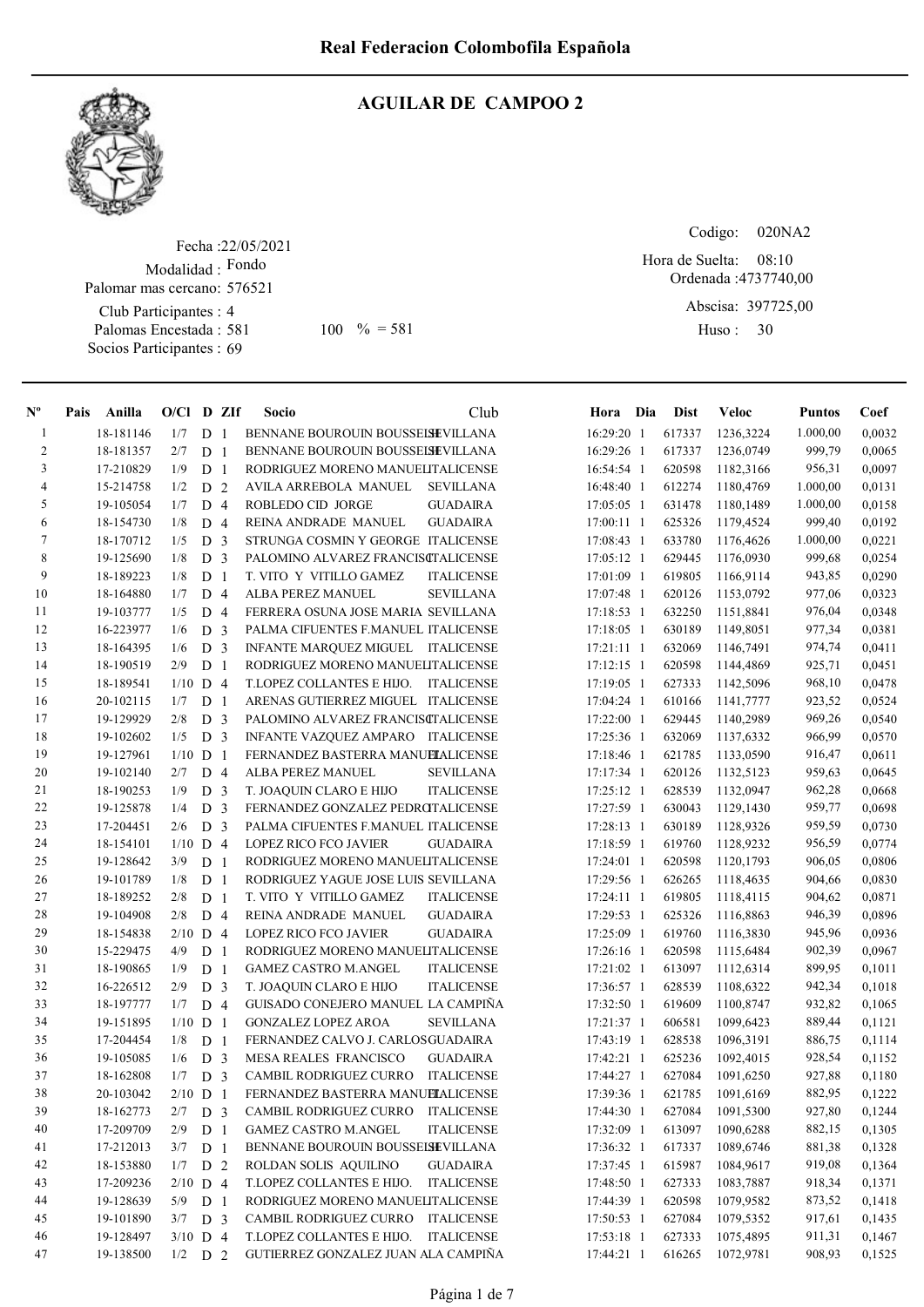| $\mathbf{N}^{\mathbf{o}}$ | Pais<br>Anilla | O/Cl D ZIf |                |    | Socio                                | Club              | Hora Dia     | <b>Dist</b> | Veloc     | <b>Puntos</b> | Coef   |
|---------------------------|----------------|------------|----------------|----|--------------------------------------|-------------------|--------------|-------------|-----------|---------------|--------|
| 48                        | 17-207459      | 3/8        | D <sub>4</sub> |    | REINA ANDRADE MANUEL                 | <b>GUADAIRA</b>   | 17:54:05 1   | 625326      | 1070,6109 | 907,18        | 0,1535 |
| 49                        | 18-162016      | 1/7        | D <sub>2</sub> |    | HIPONA ARAUJO RAFAEL                 | <b>SEVILLANA</b>  | 17:11:50 1   | 579124      | 1068,8231 | 905,41        | 0,1692 |
| 50                        | 20-102197      | 2/7        | D <sub>1</sub> |    | ARENAS GUTIERREZ MIGUEL ITALICENSE   |                   | 17:41:06 1   | 610166      | 1068,4048 | 864,17        | 0,1639 |
| 51                        | 18-197722      | 2/7        | D <sub>4</sub> |    | GUISADO CONEJERO MANUEL LA CAMPIÑA   |                   | $17:51:17$ 1 | 619609      | 1065,9328 | 903,21        | 0,1646 |
| 52                        | 18-189960      | $4/10$ D 4 |                |    | T.LOPEZ COLLANTES E HIJO.            | <b>ITALICENSE</b> | 17:59:35 1   | 627333      | 1064,0277 | 901,60        | 0,1658 |
| 53                        | 18-189042      | 1/8        | D <sub>3</sub> |    | RUIZ GARCIA MANUEL                   | <b>ITALICENSE</b> | 18:01:39 1   | 628215      | 1061,8017 | 902,53        | 0,1687 |
| 54                        | 18-190204      | 3/9        | D <sub>3</sub> |    | T. JOAQUIN CLARO E HIJO              | <b>ITALICENSE</b> | 18:02:02 1   | 628539      | 1061,6615 | 902,41        | 0,1718 |
| 55                        | 19-129423      | 2/6        | D <sub>3</sub> |    | INFANTE MARQUEZ MIGUEL ITALICENSE    |                   | 18:05:44 1   | 632069      | 1060,9932 | 901,85        | 0,1740 |
| 56                        | 18-191199      | 2/5        | D <sub>3</sub> |    | STRUNGA COSMIN Y GEORGE ITALICENSE   |                   | 18:09:59 1   | 633780      | 1056,3293 | 897,88        | 0,1767 |
| 57                        | 19-128722      | 1/2        | D <sub>1</sub> |    | LOPEZ PELICANO JOSEMIGUEL ITALICENSE |                   | 17:50:48 1   | 612869      | 1055,2152 | 853,51        | 0,1860 |
| 58                        | 18-190592      | 1/3        | D <sub>1</sub> |    | RODRIGUEZ CAMPANO J. ANTOTALICENSE   |                   | 17:57:52 1   | 619674      | 1054,1064 | 852,61        | 0,1872 |
| 59                        | 16-219813      | $1/7$ D 3  |                |    | TANDEM HNOS. INFANTE                 | <b>ITALICENSE</b> | 18:11:04 1   | 632496      | 1052,2893 | 894,45        | 0,1866 |
| 60                        | 19-127913      | $3/10$ D 1 |                |    | FERNANDEZ BASTERRA MANUELALICENSE    |                   | 18:01:20 1   | 621785      | 1051,4966 | 850,50        | 0,1930 |
| 61                        | 18-189802      | $4/10$ D 1 |                |    | FERNANDEZ BASTERRA MANUELALICENSE    |                   | 18:02:04 1   | 621785      | 1050,1942 | 849,45        | 0,1962 |
| 62                        | 19-130786      | 3/9        | D <sub>1</sub> |    | <b>GAMEZ CASTRO M.ANGEL</b>          | <b>ITALICENSE</b> | 17:54:11 1   | 613097      | 1049,4942 | 848,88        | 0,2023 |
| 63                        | 17-208288      | 1/6        | D <sub>2</sub> |    | CARRANZA ARTEAGA FRANCISUADAIRA      |                   | 18:00:00 1   | 618153      | 1047,7169 | 887,53        | 0,2038 |
| 64                        | 18-189245      | 3/8        | D <sub>1</sub> |    | T. VITO Y VITILLO GAMEZ              | <b>ITALICENSE</b> | 18:02:44 1   | 619805      | 1045,6726 | 845,79        | 0,2065 |
| 65                        | 18-163935      | 3/7        | D <sub>4</sub> |    | ALBA PEREZ MANUEL                    | <b>SEVILLANA</b>  | 18:03:50 1   | 620126      | 1044,2762 | 884,86        | 0,2096 |
| 66                        | 18-189224      | 4/8        | D <sub>1</sub> |    | T. VITO Y VITILLO GAMEZ              | <b>ITALICENSE</b> | $18:04:03$ 1 | 619805      | 1043,3549 | 843,91        | 0,2130 |
| 67                        | 19-104153      | 1/9        | D <sub>4</sub> |    | TORO FERNANDEZ MANUEL                | <b>GUADAIRA</b>   | 18:16:10 1   | 630976      | 1040,9282 | 882,03        | 0,2124 |
| 68                        | 19-103291      | 1/6        | D <sub>3</sub> |    | PEÑA CORDERO JONATHAN                | <b>ITALICENSE</b> | 18:17:30 1   | 631378      | 1039,3053 | 883,41        | 0,2154 |
| 69                        | 17-255234      | 1/8        | D <sub>2</sub> |    | GONZALEZ RECACHA NATALIASEVILLANA    |                   | 18:11:36 1   | 624440      | 1037,9654 | 879,27        | 0,2210 |
| 70                        | 17-215780      | 1/8        | D <sub>2</sub> |    | MANCERA GONZALEZ JOSE MAGUADAIRA     |                   | 17:52:13 1   | 603627      | 1036,7738 | 878,26        | 0,2319 |
| 71                        | 18-198048      | 1/5        | D <sub>4</sub> |    | SUAREZ GONZALEZ FRANCISCOA CAMPIÑA   |                   | 18:09:51 1   | 619607      | 1032,9366 | 875,25        | 0,2292 |
| 72                        | 18-198040      | 2/5        | D <sub>4</sub> |    | SUAREZ GONZALEZ FRANCISCOA CAMPIÑA   |                   | 18:10:33 1   | 619607      | 1031,7326 | 874,23        | 0,2324 |
| 73                        | 17-215708      | 1/7        | D <sub>2</sub> |    | JIMENEZ DIZ JOAQUIN                  | LA CAMPIÑA        | 17:54:00 1   | 601558      | 1030,0651 | 872,58        | 0,2427 |
| 74                        | 18-153085      | 2/6        | D <sub>2</sub> |    | CARRANZA ARTEAGA FRANCISUADAIRA      |                   | 18:10:31 1   | 618153      | 1029,3686 | 871,99        | 0,2394 |
| 75                        | 17-204349      | 2/8        | D <sub>1</sub> |    | FERNANDEZ CALVO J. CARLOSGUADAIRA    |                   | 18:20:43 1   | 628538      | 1029,1810 | 832,45        | 0,2386 |
| 76                        | 17-207574      | 2/8        | D <sub>2</sub> |    | MANCERA GONZALEZ JOSE MAGUADAIRA     |                   | 17:56:45 1   | 603627      | 1028,7635 | 871,48        | 0,2518 |
| 77                        | 18-183327      | 3/8        | D <sub>1</sub> |    | FERNANDEZ CALVO J. CARLOSGUADAIRA    |                   | 18:21:59 1   | 628538      | 1027,0508 | 830,73        | 0,2450 |
| 78                        | 18-162685      | 2/8        | D <sub>1</sub> |    | RODRIGUEZ YAGUE JOSE LUIS SEVILLANA  |                   | 18:24:09 1   | 626265      | 1019,7265 | 824,80        | 0,2491 |
| 79                        | 16-226075      | 2/8        | D <sub>3</sub> |    | <b>RUIZ GARCIA MANUEL</b>            | <b>ITALICENSE</b> | 18:27:12 1   | 628215      | 1017,8467 | 865,17        | 0,2515 |
| 80                        | 17-231671      | 1/5        | D <sub>4</sub> |    | DAVALOS LOZANO JOSE                  | <b>ITALICENSE</b> | 18:28:04 1   | 626493      | 1013,6334 | 858,90        | 0,2554 |
| 81                        | 20-103301      | 1/3        | D <sub>3</sub> |    | CACERES GARCIA J.ANTONIO ITALICENSE  |                   | 18:30:28 1   | 627997      | 1012,1366 | 860,32        | 0,2580 |
| 82                        | 19-112030      | 4/8        | D <sub>4</sub> |    | REINA ANDRADE MANUEL                 | <b>GUADAIRA</b>   | 18:30:41 1   | 625326      | 1007,4799 | 853,68        | 0,2623 |
| 83                        | 19-125652      | 3/6        | D <sub>3</sub> |    | PALMA CIFUENTES F.MANUEL ITALICENSE  |                   | 18:38:59 1   | 630189      | 1001,9168 | 851,63        | 0,2634 |
| 84                        | 19-101921      | 4/7        | D <sub>3</sub> |    | CAMBIL RODRIGUEZ CURRO               | <b>ITALICENSE</b> | 18:38:47 1   | 627084      | 997,2974  | 847,70        | 0,2679 |
| 85                        | 19-105031      | 2/7        | D <sub>4</sub> |    | ROBLEDO CID JORGE                    | <b>GUADAIRA</b>   | 18:44:45 1   | 631478      | 994,8452  | 842,98        | 0,2692 |
| 86                        | 19-101777      | 3/8        | D <sub>1</sub> |    | RODRIGUEZ YAGUE JOSE LUIS SEVILLANA  |                   | 18:39:48 1   | 626265      | 994,3871  | 804,31        | 0,2746 |
| 87                        | 16-219871      | 2/7        | D <sub>3</sub> |    | TANDEM HNOS. INFANTE                 | <b>ITALICENSE</b> | 18:46:42 1   | 632496      | 993,3972  | 844,39        | 0,2751 |
| 88                        | 18-162632      | $4/8$ D 1  |                |    | RODRIGUEZ YAGUE JOSE LUIS SEVILLANA  |                   | 18:40:47 1   | 626265      | 992,8369  | 803,05        | 0,2810 |
| 89                        | 18-189561      | $1/10$ D 2 |                |    | T. HERMANOS DOMINGUEZ                | <b>ITALICENSE</b> | 18:18:08 1   | 601708      | 989,4343  | 838,16        | 0,2958 |
| 90                        | 18-189057      | $3/8$ D 3  |                |    | RUIZ GARCIA MANUEL                   | <b>ITALICENSE</b> | 18:49:23 1   | 628215      | 982,5326  | 835,15        | 0,2865 |
| 91                        | 18-190520      | 6/9        |                | 1  | RODRIGUEZ MORENO MANUELITALICENSE    |                   | 18:42:43 1   | 620598      | 980,8466  | 793,35        | 0,2933 |
| 92                        | 17-207566      | 3/8        | D 2            |    | MANCERA GONZALEZ JOSE MAGUADAIRA     |                   | 18:25:59 1   | 603627      | 979,9405  | 830,12        | 0,3048 |
| 93                        | 16-227303      | 1/8        | D <sub>3</sub> |    | RUIZ PORRAS JUAN CARLO               | <b>ITALICENSE</b> | 18:51:16 1   | 627134      | 977,9613  | 831,27        | 0,2966 |
| 94                        | 19-101678      | 1/4        | D 2            |    | MUJICA RODRIGUEZ JOSE                | <b>SEVILLANA</b>  | 18:30:40 1   | 606928      | 977,8647  | 828,36        | 0,3098 |
| 95                        | 18-153023      | 3/6        | D 2            |    | CARRANZA ARTEAGA FRANCISJUADAIRA     |                   | 18:43:39 1   | 618153      | 975,5433  | 826,39        | 0,3074 |
| 96                        | 18-170676      | 3/5        | D <sub>3</sub> |    | STRUNGA COSMIN Y GEORGE ITALICENSE   |                   | 18:59:45 1   | 633780      | 975,4213  | 829,11        | 0,3029 |
| 97                        | 18-191144      | 5/8        | D <sub>1</sub> |    | T. VITO Y VITILLO GAMEZ              | <b>ITALICENSE</b> | 18:46:20 1   | 619805      | 974,0257  | 787,84        | 0,3130 |
| 98                        | 17-232488      | $1/5$ D 4  |                |    | RAYA GUIRADO JOSE MANUE GUADAIRA     |                   | 18:47:10 1   | 620400      | 973,6856  | 825,05        | 0,3159 |
| 99                        | 20-103034      | $5/10$ D 1 |                |    | FERNANDEZ BASTERRA MANUELALICENSE    |                   | 18:49:30 1   | 621785      | 972,2987  | 786,44        | 0,3184 |
| 100                       | 19-102189      | $4/7$ D 4  |                |    | ALBA PEREZ MANUEL                    | <b>SEVILLANA</b>  | 18:50:02 1   | 620126      | 968,8964  | 820,99        | 0,3225 |
| 101                       | 18-154172      | $5/8$ D 4  |                |    | REINA ANDRADE MANUEL                 | <b>GUADAIRA</b>   | 18:58:30 1   | 625326      | 964,2652  | 817,07        | 0,3230 |
| 102                       | 18-198148      | $2/7$ D 2  |                |    | <b>JIMENEZ DIZ JOAQUIN</b>           | LA CAMPIÑA        | 18:34:12 1   | 601558      | 963,7264  | 816,38        | 0,3391 |
| 103                       | 19-127030      | 3/7        | D <sub>1</sub> |    | ARENAS GUTIERREZ MIGUEL ITALICENSE   |                   | 18:43:18 1   | 610166      | 963,4707  | 779,30        | 0,3376 |
| 104                       | 19-103128      | 2/7        | D <sub>2</sub> |    | HIPONA ARAUJO RAFAEL                 | <b>SEVILLANA</b>  | 18:11:18 1   | 579124      | 963,1199  | 815,87        | 0,3592 |
| 105                       | 17-231500      | 2/8        | D <sub>2</sub> |    | GONZALEZ RECACHA NATALIASEVILLANA    |                   | 18:58:54 1   | 624440      | 962,3054  | 815,18        | 0,3363 |
| 106                       | 17-224758      | 4/5        | D 3            |    | STRUNGA COSMIN Y GEORGE ITALICENSE   |                   | 19:08:49 1   | 633780      | 961,9975  | 817,70        | 0,3345 |
| 107                       | 16-222628      | $4/8$ D 2  |                |    | MANCERA GONZALEZ JOSE MAGUADAIRA     |                   | 18:37:42 1   | 603627      | 961,6489  | 814,62        | 0,3545 |
| 108                       | 18-189091      | 4/8        | D <sub>3</sub> |    | RUIZ GARCIA MANUEL                   | <b>ITALICENSE</b> | 19:06:44 1   | 628215      | 956,5755  | 813,09        | 0,3438 |
| 109                       | 16-218759      | 4/7        | D <sub>1</sub> |    | BENNANE BOUROUIN BOUSSEISEVILLANA    |                   | 18:55:43 1   | 617337      | 956,0494  | 773,30        | 0,3531 |
| 110                       | 18-198272      | 1/6        | D <sub>4</sub> |    | VICENTE ROMERO FRANCISCOLA CAMPIÑA   |                   | 19:00:36 1   | 621515      | 955,2951  | 809,47        | 0,3540 |
| 111                       | 18-189237      | 6/8        |                | -1 | T. VITO Y VITILLO GAMEZ              | <b>ITALICENSE</b> | 19:00:25 1   | 619805      | 952,9353  | 770,78        | 0,3582 |
| 112                       | 17-209603      | 4/9        | D <sub>3</sub> |    | T. JOAQUIN CLARO E HIJO              | <b>ITALICENSE</b> | 19:12:05 1   | 628539      | 949,3352  | 806,94        | 0,3564 |
| 113                       | 18-154674      | 5/8        | D 2            |    | MANCERA GONZALEZ JOSE MAGUADAIRA     |                   | 18:47:16 1   | 603627      | 947,2126  | 802,39        | 0,3744 |
| 114                       | 19-125566      | $3/8$ D 3  |                |    | PALOMINO ALVAREZ FRANCISCTALICENSE   |                   | 19:15:47 1   | 629445      | 945,4202  | 803,61        | 0,3622 |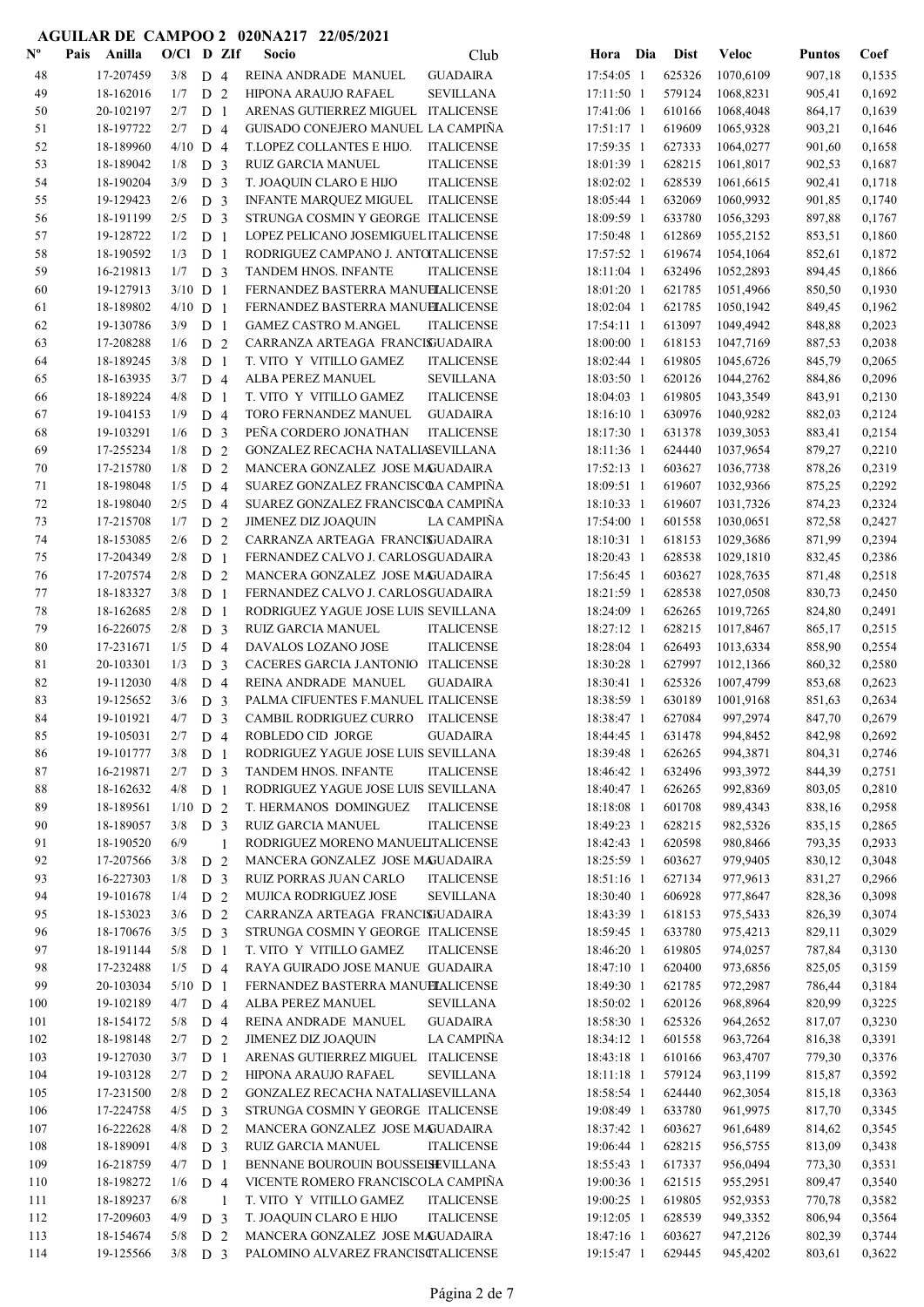| $\mathbf{N}^{\mathbf{o}}$ | Pais | Anilla    | $O/C1$ D ZIf |                |                | Socio                               | Club              | Hora Dia   | <b>Dist</b> | <b>Veloc</b> | <b>Puntos</b> | Coef   |
|---------------------------|------|-----------|--------------|----------------|----------------|-------------------------------------|-------------------|------------|-------------|--------------|---------------|--------|
| 115                       |      | 19-151890 | $2/10$ D 1   |                |                | <b>GONZALEZ LOPEZ AROA</b>          | <b>SEVILLANA</b>  | 18:52:28 1 | 606581      | 944,1439     | 763,67        | 0,3792 |
| 116                       |      | 18-190540 | 1/9          | D <sub>1</sub> |                | <b>LOPEZ ORTIZ MIGUEL</b>           | <b>ITALICENSE</b> | 19:02:37 1 | 613233      | 939,6527     | 760,03        | 0,3783 |
| 117                       |      | 20-103332 | 2/3          | D <sub>3</sub> |                | CACERES GARCIA J.ANTONIO ITALICENSE |                   | 19:21:40 1 | 627997      | 934,9831     | 794,74        | 0,3726 |
| 118                       |      | 17-232648 | 5/8          | D <sub>1</sub> |                | RODRIGUEZ YAGUE JOSE LUIS SEVILLANA |                   | 19:21:52 1 | 626265      | 932,1269     | 753,95        | 0,3768 |
| 119                       |      | 19-127835 | $2/10$ D 2   |                |                | T. HERMANOS DOMINGUEZ               | <b>ITALICENSE</b> | 18:56:27 1 | 601708      | 930,7882     | 788,48        | 0,3955 |
| 120                       |      | 18-190418 | 2/5          | D <sub>4</sub> |                | DAVALOS LOZANO JOSE                 | <b>ITALICENSE</b> | 19:24:17 1 | 626493      | 929,1243     | 787,29        | 0,3831 |
| 121                       |      | 19-105549 | 1/3          | D <sub>4</sub> |                | LEON MARTINEZ JOAQUIN               | <b>GUADAIRA</b>   | 19:16:21 1 | 619034      | 928,9923     | 787,18        | 0,3909 |
| 122                       |      | 20-103716 | 1/9          | D <sub>1</sub> |                | LERDO DE TEJADA PEREZ DE            | <b>ITALICENSE</b> | 19:19:10 1 | 619518      | 925,8052     | 748,83        | 0,3939 |
| 123                       |      | 19-129256 | 2/5          | D <sub>3</sub> |                | INFANTE VAZQUEZ AMPARO              | <b>ITALICENSE</b> | 19:35:35 1 | 632069      | 921,9434     | 783,65        | 0,3892 |
| 124                       |      | 18-154751 | 6/8          |                | $\overline{4}$ | REINA ANDRADE MANUEL                | <b>GUADAIRA</b>   | 19:30:15 1 | 625326      | 919,2591     | 778,93        | 0,3966 |
| 125                       |      | 15-216603 | 3/7          | D <sub>2</sub> |                | HIPONA ARAUJO RAFAEL                | <b>SEVILLANA</b>  | 18:40:43 1 | 579124      | 918,1999     | 777,82        | 0,4317 |
| 126                       |      | 18-191908 | 1/4          | D <sub>4</sub> |                | DE RIOJA PEÑARANDA FRANCIGUADAIRA   |                   | 19:49:03 1 | 641309      | 917,4008     | 777,36        | 0,3929 |
| 127                       |      | 19-152053 | 1/7          | D <sub>4</sub> |                | VEGUILLA DAVALOS AGUSTIN ITALICENSE |                   | 19:26:02 1 | 619081      | 915,7551     | 775,96        | 0,4103 |
| 128                       |      | 18-198268 | 2/6          | D <sub>4</sub> |                | VICENTE ROMERO FRANCISCOLA CAMPINA  |                   | 19:30:06 1 | 621515      | 913,8583     | 774,35        | 0,4119 |
| 129                       |      | 18-153814 | 2/6          | D <sub>3</sub> |                | MESA REALES FRANCISCO               | <b>GUADAIRA</b>   | 19:35:25 1 | 625236      | 912,1984     | 775,37        | 0,4126 |
| 130                       |      | 20-103707 | 2/9          | D <sub>1</sub> |                | LERDO DE TEJADA PEREZ DE ITALICENSE |                   | 19:29:17 1 | 619518      | 912,0171     | 737,68        | 0,4197 |
| 131                       |      | 17-204339 | 4/8          | D <sub>1</sub> |                | FERNANDEZ CALVO J. CARLOSGUADAIRA   |                   | 19:42:15 1 | 628538      | 907,9639     | 734,40        | 0,4168 |
| 132                       |      | 19-104155 | 2/9          | D <sub>4</sub> |                | TORO FERNANDEZ MANUEL GUADAIRA      |                   | 19:44:58 1 | 630976      | 907,9227     | 769,32        | 0,4184 |
| 133                       |      | 19-138456 | 2/2          | D <sub>2</sub> |                | GUTIERREZ GONZALEZ JUAN ALA CAMPIÑA |                   | 19:29:04 1 | 616265      | 907,5177     | 768,77        | 0,4316 |
| 134                       |      | 17-231990 | 3/7          | D <sub>3</sub> |                | <b>TANDEM HNOS. INFANTE</b>         | <b>ITALICENSE</b> | 19:54:49 1 | 632496      | 897,3908     | 762,78        | 0,4237 |
| 135                       |      | 20-103705 | 3/9          | D <sub>1</sub> |                | LERDO DE TEJADA PEREZ DE ITALICENSE |                   | 19:40:29 1 | 619518      | 897,2237     | 725,71        | 0,4358 |
| 136                       |      | 19-984274 | 3/9          | D <sub>4</sub> |                | TORO FERNANDEZ MANUEL               | <b>GUADAIRA</b>   | 19:53:48 1 | 630976      | 896,5274     | 759,67        | 0,4311 |
| 137                       |      | 20-100260 | $3/10$ D 1   |                |                | <b>GONZALEZ LOPEZ AROA</b>          | <b>SEVILLANA</b>  | 19:27:07 1 | 606581      | 895,8294     | 724,59        | 0,4517 |
| 138                       |      | 19-104162 | 4/9          | D <sub>4</sub> |                | TORO FERNANDEZ MANUEL               | <b>GUADAIRA</b>   | 19:57:25 1 | 630976      | 891,9439     | 755,78        | 0,4374 |
| 139                       |      | 19-105555 | 2/3          | D <sub>4</sub> |                | LEON MARTINEZ JOAQUIN               | <b>GUADAIRA</b>   | 19:44:09 1 | 619034      | 891,7871     | 755,65        | 0,4491 |
| 140                       |      | 19-105578 | 2/5          | D <sub>4</sub> |                | RAYA GUIRADO JOSE MANUE GUADAIRA    |                   | 19:45:50 1 | 620400      | 891,5928     | 755,49        | 0,4513 |
| 141                       |      | 15-220448 | 2/8          | D <sub>3</sub> |                | RUIZ PORRAS JUAN CARLO              | <b>ITALICENSE</b> | 19:58:36 1 | 627134      | 885,0325     | 752,28        | 0,4497 |
| 142                       |      | 18-153766 | 3/7          | D <sub>4</sub> |                | ROBLEDO CID JORGE                   | <b>GUADAIRA</b>   | 20:05:12 1 | 631478      | 882,9390     | 748,15        | 0,4497 |
| 143                       |      | 20-103257 | $3/10$ D 2   |                |                | T. HERMANOS DOMINGUEZ               | <b>ITALICENSE</b> | 19:31:39 1 | 601708      | 882,7228     | 747,76        | 0,4753 |
| 144                       |      | 18-162687 | 6/8          |                | 1              | RODRIGUEZ YAGUE JOSE LUIS SEVILLANA |                   | 20:00:46 1 | 626265      | 881,1119     | 712,68        | 0,4599 |
| 145                       |      | 19-101883 | 5/7          | D <sub>3</sub> |                | CAMBIL RODRIGUEZ CURRO ITALICENSE   |                   | 20:03:28 1 | 627084      | 878,9254     | 747,09        | 0,4625 |
| 146                       |      | 20-146053 | 2/4          | D <sub>3</sub> |                | FERNANDEZ GONZALEZ PEDROTALICENSE   |                   | 20:12:14 1 | 630043      | 872,3538     | 741,50        | 0,4635 |
| 147                       |      | 18-190589 | 2/3          | D <sub>1</sub> |                | RODRIGUEZ CAMPANO J. ANTOTALICENSE  |                   | 20:00:34 1 | 619674      | 872,0843     | 705,38        | 0,4744 |
| 148                       |      | 16-213580 | 1/7          | D <sub>4</sub> |                | FERNANDEZ HIDALGO J. CARMGUADAIRA   |                   | 20:00:08 1 | 618526      | 870,9998     | 738,04        | 0,4786 |
| 149                       |      | 17-209527 | 5/8          | D <sub>3</sub> |                | RUIZ GARCIA MANUEL                  | <b>ITALICENSE</b> | 20:11:49 1 | 628215      | 870,3249     | 739,78        | 0,4744 |
| 150                       |      | 18-154511 | 1/3          | D <sub>4</sub> |                | CERQUERA GOMEZ JOSE                 | <b>GUADAIRA</b>   | 20:02:40 1 | 619702      | 869,5538     | 736,81        | 0,4841 |
| 151                       |      | 18-189016 | 2/9          | D <sub>1</sub> |                | <b>LOPEZ ORTIZ MIGUEL</b>           | <b>ITALICENSE</b> | 19:56:49 1 | 613233      | 867,5984     | 701,75        | 0,4925 |
| 152                       |      | 19-104138 | 5/9          | D <sub>4</sub> |                | TORO FERNANDEZ MANUEL               | <b>GUADAIRA</b>   | 20:17:27 1 | 630976      | 867,3806     | 734,97        | 0,4818 |
| 153                       |      | 19-128491 | $5/10$ D 4   |                |                | T.LOPEZ COLLANTES E HIJO.           | <b>ITALICENSE</b> | 20:13:46 1 | 627333      | 866,7614     | 734,45        | 0,4878 |
| 154                       |      | 18-154188 | 7/8          |                | $\overline{4}$ | REINA ANDRADE MANUEL                | <b>GUADAIRA</b>   | 20:14:07 1 | 625326      | 863,5708     | 731,74        | 0,4925 |
| 155                       |      | 18-163724 | $1/10$ D 4   |                |                | PEREZ JURADO JESUS                  | <b>ITALICENSE</b> | 20:20:54 1 | 629481      | 861,2409     | 729,77        | 0,4925 |
| 156                       |      | 19-129769 | 1/6          | D <sub>1</sub> |                | GUTIERREZ GUTIERREZ PACO ITALICENSE |                   | 20:05:22 1 | 616020      | 861,1248     | 696,52        | 0,5065 |
| 157                       |      | 16-226078 | 6/8          |                | 3              | RUIZ GARCIA MANUEL                  | <b>ITALICENSE</b> | 20:19:53 1 | 628215      | 860,7060     | 731,60        | 0,4998 |
| 158                       |      | 18-164811 | 6/7          |                | 3              | CAMBIL RODRIGUEZ CURRO              | <b>ITALICENSE</b> | 20:20:35 1 | 627084      | 858,3333     | 729,58        | 0,5039 |
| 159                       |      | 20-104035 | 3/9          | D <sub>1</sub> |                | <b>LOPEZ ORTIZ MIGUEL</b>           | <b>ITALICENSE</b> | 20:06:04 1 | 613233      | 856,3909     | 692,69        | 0,5186 |
| 160                       |      | 18-162414 | 3/8          | D <sub>2</sub> |                | GONZALEZ RECACHA NATALIASEVILLANA   |                   | 20:20:09 1 | 624440      | 855,2215     | 724,47        | 0,5125 |
| 161                       |      | 18-163310 | 4/8          | D 2            |                | GONZALEZ RECACHA NATALIASEVILLANA   |                   | 20:21:09 1 | 624440      | 854,0518     | 723,48        | 0,5157 |
| 162                       |      | 20-146058 | 3/4          | D <sub>3</sub> |                | FERNANDEZ GONZALEZ PEDROTALICENSE   |                   | 20:29:16 1 | 630043      | 852,2540     | 724,42        | 0,5143 |
| 163                       |      | 17-231486 | 5/8          | D <sub>2</sub> |                | GONZALEZ RECACHA NATALIASEVILLANA   |                   | 20:24:19 1 | 624440      | 850,3688     | 720,36        | 0,5221 |
| 164                       |      | 19-105057 | 4/7          | D <sub>4</sub> |                | ROBLEDO CID JORGE                   | <b>GUADAIRA</b>   | 20:33:03 1 | 631478      | 849,8459     | 720,11        | 0,5194 |
| 165                       |      | 19-127119 | 4/7          | D <sub>1</sub> |                | ARENAS GUTIERREZ MIGUEL ITALICENSE  |                   | 20:08:34 1 | 610166      | 849,1432     | 686,82        | 0,5408 |
| 166                       |      | 19-127679 | 1/2          | D <sub>1</sub> |                | VICARIO BORREGO DIEGO               | <b>ITALICENSE</b> | 20:32:27 1 | 625822      | 842,9147     | 681,79        | 0,5305 |
| 167                       |      | 18-181138 | 5/7          | D <sub>1</sub> |                | BENNANE BOUROUIN BOUSSELSEVILLANA   |                   | 20:24:31 1 | 617337      | 840,4670     | 679,81        | 0,5410 |
| 168                       |      | 18-190896 | 4/9          | D <sub>1</sub> |                | <b>GAMEZ CASTRO M.ANGEL</b>         | <b>ITALICENSE</b> | 20:23:01 1 | 613097      | 836,4025     | 676,52        | 0,5480 |
| 169                       |      | 19-127219 | 5/9          | D <sub>3</sub> |                | T. JOAQUIN CLARO E HIJO             | <b>ITALICENSE</b> | 20:43:30 1 | 628539      | 834,1593     | 709,04        | 0,5378 |
| 170                       |      | 18-154562 | 1/4          | D <sub>4</sub> |                | PEREZ NIETO JACOB                   | <b>GUADAIRA</b>   | 20:51:00 1 | 634288      | 833,4928     | 706,26        | 0,5360 |
| 171                       |      | 17-231886 | 4/7          | D <sub>3</sub> |                | TANDEM HNOS. INFANTE                | <b>ITALICENSE</b> | 20:54:45 1 | 632496      | 827,0624     | 703,00        | 0,5407 |
| 172                       |      | 18-189035 | 4/9          | D <sub>1</sub> |                | LOPEZ ORTIZ MIGUEL                  | <b>ITALICENSE</b> | 20:34:10 1 | 613233      | 824,0533     | 666,53        | 0,5610 |
| 173                       |      | 18-154081 | 2/2          | D <sub>1</sub> |                | VICARIO BORREGO DIEGO               | <b>ITALICENSE</b> | 20:52:58 1 | 625822      | 820,2482     | 663,45        | 0,5529 |
| 174                       |      | 19-102887 | 6/8          |                | $\overline{2}$ | GONZALEZ RECACHA NATALIASEVILLANA   |                   | 20:53:01 1 | 624440      | 818,3832     | 693,26        | 0,5573 |
| 175                       |      | 18-154320 | 5/7          | D <sub>4</sub> |                | ROBLEDO CID JORGE                   | <b>GUADAIRA</b>   | 21:03:18 1 | 631478      | 816,6016     | 691,94        | 0,5543 |
| 176                       |      | 19-105346 | 2/7          | D <sub>2</sub> |                | ROLDAN SOLIS AQUILINO               | <b>GUADAIRA</b>   | 20:45:29 1 | 615987      | 815,3549     | 690,69        | 0,5714 |
| 177                       |      | 18-190833 | 5/9          | D <sub>1</sub> |                | <b>GAMEZ CASTRO M.ANGEL</b>         | <b>ITALICENSE</b> | 20:49:01 1 | 613097      | 807,7517     | 653,35        | 0,5774 |
| 178                       |      | 18-163699 | $2/10$ D 4   |                |                | PEREZ JURADO JESUS                  | <b>ITALICENSE</b> | 21:09:33 1 | 629481      | 807,4928     | 684,22        | 0,5655 |
| 179                       |      | 19-102087 | 7/8          |                | $\overline{2}$ | GONZALEZ RECACHA NATALIASEVILLANA   |                   | 21:03:42 1 | 624440      | 807,0828     | 683,69        | 0,5733 |
| 180                       |      | 19-129668 | 2/6          | D <sub>1</sub> |                | GUTIERREZ GUTIERREZ PACO ITALICENSE |                   | 21:00:05 1 | 616020      | 799,9394     | 647,03        | 0,5844 |
| 181                       |      | 19-128949 | 6/9          |                | $\mathbf{1}$   | <b>GAMEZ CASTRO M.ANGEL</b>         | <b>ITALICENSE</b> | 20:57:29 1 | 613097      | 798,8408     | 646,14        | 0,5904 |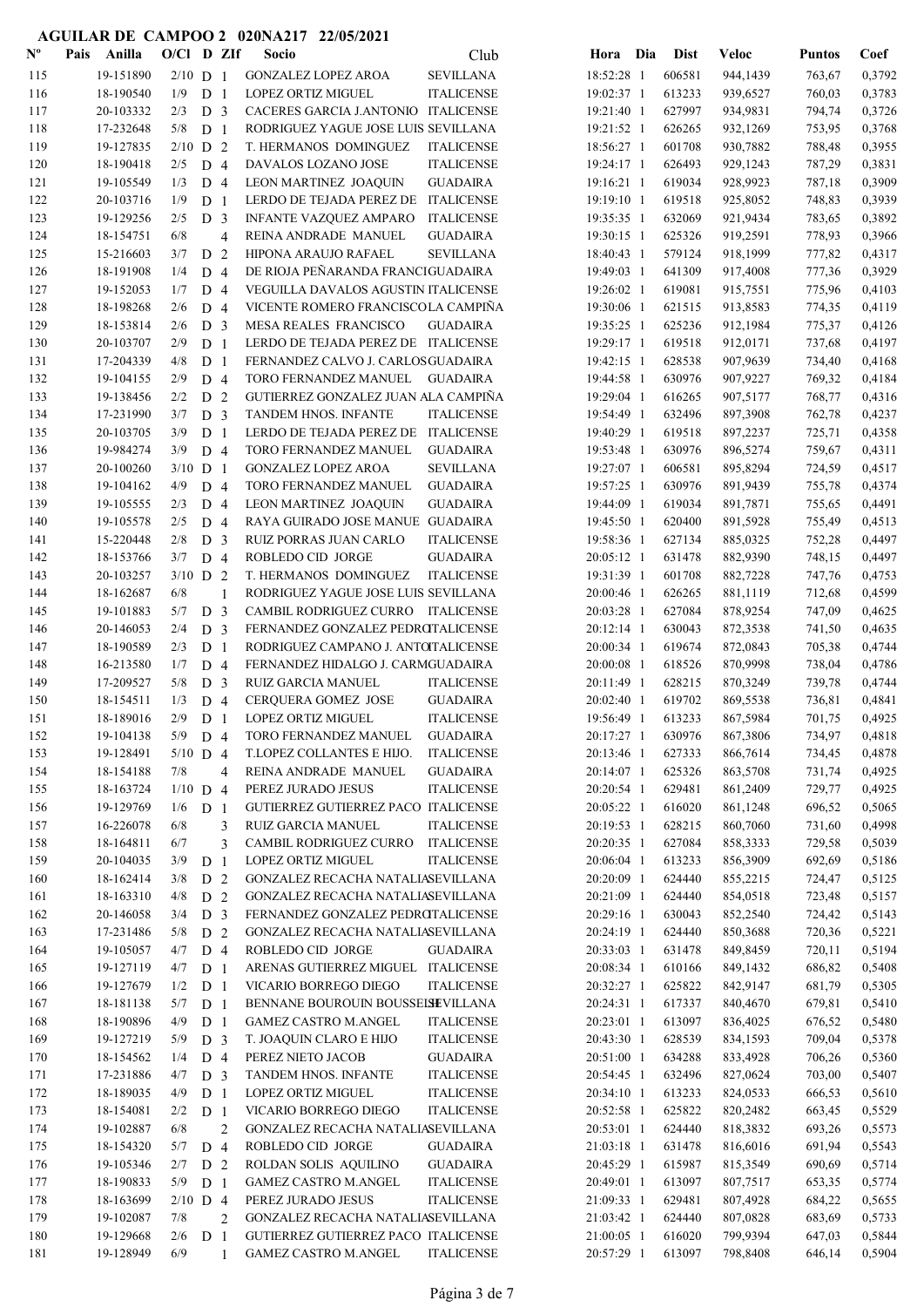| $\mathbf{N}^{\mathbf{o}}$ | Pais | Anilla     | $O/CI$ D ZIf |                |                          | Socio                                | Club              | Hora Dia     | <b>Dist</b> | <b>Veloc</b> | <b>Puntos</b> | Coef   |
|---------------------------|------|------------|--------------|----------------|--------------------------|--------------------------------------|-------------------|--------------|-------------|--------------|---------------|--------|
| 182                       |      | 18-163504  | $5/7$ D 3    |                |                          | TANDEM HNOS. INFANTE                 | <b>ITALICENSE</b> | 21:22:50 1   | 632496      | 797,7667     | 678,10        | 0,5755 |
| 183                       |      | 19-138009  | 3/5          | D <sub>4</sub> |                          | SUAREZ GONZALEZ FRANCISCOA CAMPIÑA   |                   | 21:07:09 1   | 619607      | 797,2811     | 675,57        | 0,5907 |
| 184                       |      | 20-100281  | $4/10$ D 1   |                |                          | <b>GONZALEZ LOPEZ AROA</b>           | <b>SEVILLANA</b>  | 20:52:47 1   | 606581      | 795,2206     | 643,21        | 0,6067 |
| 185                       |      | 18-162676  | 7/8          |                | $\mathbf{1}$             | RODRIGUEZ YAGUE JOSE LUIS SEVILLANA  |                   | 21:17:55 1   | 626265      | 794,8366     | 642,90        | 0,5908 |
| 186                       |      | 20-100257  | $5/10$ D 1   |                |                          | <b>GONZALEZ LOPEZ AROA</b>           | <b>SEVILLANA</b>  | 20:53:32 1   | 606581      | 794,4394     | 642,58        | 0,6133 |
| 187                       |      | 17-210427  | 3/8          | D <sub>3</sub> |                          | RUIZ PORRAS JUAN CARLO               | <b>ITALICENSE</b> | 21:20:27 1   | 627134      | 793,3886     | 674,38        | 0,5964 |
| 188                       |      | 17-207578  | 6/8          |                | $\overline{2}$           | MANCERA GONZALEZ JOSE MAGUADAIRA     |                   | 20:50:55 1   | 603627      | 793,2892     | 672,00        | 0,6229 |
| 189                       |      | 17-209930  | $4/10$ D 2   |                |                          | T. HERMANOS DOMINGUEZ                | <b>ITALICENSE</b> | 20:49:15 1   | 601708      | 792,5031     | 671,34        | 0,6282 |
| 190                       |      | 19-128243  | 1/6          | D <sub>4</sub> |                          | DOMINGUEZ JIMENEZ JUAN PEITALICENSE  |                   | 21:21:01 1   | 626483      | 791,9972     | 671,09        | 0,6066 |
| 191                       |      | 17-232412  | 2/7          | D 4            |                          | FERNANDEZ HIDALGO J. CARMGUADAIRA    |                   | 21:13:34 1   | 618526      | 789,3725     | 668,87        | 0,6176 |
| 192                       |      | 19-103328  | 2/6          | D <sub>3</sub> |                          | PEÑA CORDERO JONATHAN                | <b>ITALICENSE</b> | 21:31:51 1   | 631378      | 787,4016     | 669,29        | 0,6082 |
| 193                       |      | 17-232292  | 3/7          | D <sub>4</sub> |                          | FERNANDEZ HIDALGO J. CARMGUADAIRA    |                   | 21:17:21 1   | 618526      | 785,5795     | 665,66        | 0,6241 |
| 194                       |      | 19-105344  | 3/7          | D <sub>2</sub> |                          | ROLDAN SOLIS AQUILINO                | <b>GUADAIRA</b>   | 21:14:27 1   | 615987      | 785,2470     | 665,19        | 0,6299 |
| 195                       |      | 16-226040  | 7/8          |                | 3                        | <b>RUIZ GARCIA MANUEL</b>            | <b>ITALICENSE</b> | 21:33:40 1   | 628215      | 781,6860     | 664,43        | 0,6208 |
| 196                       |      | 18-189950  | 6/10         |                | $\overline{\mathcal{L}}$ | T.LOPEZ COLLANTES E HIJO.            | <b>ITALICENSE</b> | 21:33:25 1   | 627333      | 780,8314     | 661,63        | 0,6249 |
| 197                       |      | 18-163686  | $3/10$ D 4   |                |                          | PEREZ JURADO JESUS                   | <b>ITALICENSE</b> | 21:36:52 1   | 629481      | 780,1549     | 661,06        | 0,6259 |
| 198                       |      | 20-146057  | 4/4          | D <sub>3</sub> |                          | FERNANDEZ GONZALEZ PEDROTALICENSE    |                   | 21:38:00 1   | 630043      | 779,7562     | 662,79        | 0,6285 |
| 199                       |      | 18-189904  | 7/10         |                | $\overline{4}$           | T.LOPEZ COLLANTES E HIJO. ITALICENSE |                   | 21:39:29 1   | 627333      | 774,9795     | 656,67        | 0,6344 |
| 200                       |      | 16-227106  | 5/9          | D <sub>1</sub> |                          | LOPEZ ORTIZ MIGUEL                   | <b>ITALICENSE</b> | 21:21:29 1   | 613233      | 774,7895     | 626,68        | 0,6523 |
| 201                       |      | 18-162015  | 4/7          | D <sub>2</sub> |                          | HIPONA ARAUJO RAFAEL                 | <b>SEVILLANA</b>  | 20:38:26 1   | 579124      | 773,7817     | 655,48        | 0,6942 |
| 202                       |      | 18-153505  | 4/7          | D <sub>4</sub> |                          | FERNANDEZ HIDALGO J. CARMGUADAIRA    |                   | 21:29:31 1   | 618526      | 773,6249     | 655,53        | 0,6532 |
| 203                       |      | 18-192360  | $4/10$ D 4   |                |                          | PEREZ JURADO JESUS                   | <b>ITALICENSE</b> | 21:45:01 1   | 629481      | 772,3535     | 654,45        | 0,6450 |
| 204                       |      | 18-189458  | 3/6          | D <sub>1</sub> |                          | GUTIERREZ GUTIERREZ PACO ITALICENSE  |                   | 21:28:42 1   | 616020      | 771,2783     | 623,84        | 0,6623 |
| 205                       |      | 18-154350  | 2/4          | D <sub>4</sub> |                          | DE RIOJA PEÑARANDA FRANCIGUADAIRA    |                   | 22:02:06 1   | 641309      | 770,8041     | 653,14        | 0,6393 |
| 206                       |      | 18-189525  | $5/10$ D 2   |                |                          | T. HERMANOS DOMINGUEZ                | <b>ITALICENSE</b> | 21:13:48 1   | 601708      | 767,6805     | 650,31        | 0,6847 |
| 207                       |      | 18-190526  | 6/9          |                | 1                        | LOPEZ ORTIZ MIGUEL                   | <b>ITALICENSE</b> | 21:29:10 1   | 613233      | 767,3406     | 620,66        | 0,6751 |
| 208                       |      | 16-266178  | 3/6          | D <sub>3</sub> |                          | MESA REALES FRANCISCO                | <b>GUADAIRA</b>   | 21:47:29 1   | 625236      | 764,8303     | 650,11        | 0,6653 |
| 209                       |      | 16-226531  | 6/9          |                | 3                        | T. JOAQUIN CLARO E HIJO              | <b>ITALICENSE</b> | 23:24:24 1   | 628539      | 755,4555     | 642,14        | 0,6650 |
| 210                       |      | 19-127994  | 6/10         |                | 1                        | FERNANDEZ BASTERRA MANUELALICENSE    |                   | 23:09:00 1   | 621785      | 747,3377     | 604,48        | 0,6755 |
| 211                       |      | 18-154559  | 2/3          | D <sub>4</sub> |                          | CERQUERA GOMEZ JOSE                  | <b>GUADAIRA</b>   | 23:16:59 1   | 619702      | 744,8341     | 631,13        | 0,6810 |
| 212                       |      | 20-100265  | 6/10         |                | 1                        | <b>GONZALEZ LOPEZ AROA</b>           | <b>SEVILLANA</b>  | $00:10:45$ 2 | 606581      | 729,0491     | 589,69        | 0,6990 |
| 213                       |      | 17-255179  | $5/10$ D 4   |                |                          | PEREZ JURADO JESUS                   | <b>ITALICENSE</b> | 07:18:42 2   | 629481      | 709,1146     | 600,86        | 0,6767 |
| 214                       |      | 17-204352  | 5/8          | D <sub>1</sub> |                          | FERNANDEZ CALVO J. CARLOSGUADAIRA    |                   | 07:36:00 2   | 628538      | 694,5171     | 561,76        | 0,6809 |
| 215                       |      | 19-104553  | 3/4          | D 4            |                          | DE RIOJA PEÑARANDA FRANCIGUADAIRA    |                   | 08:04:06 2   | 641309      | 687,2886     | 582,37        | 0,6705 |
| 216                       |      | 18-154591  | 2/4          | D 4            |                          | PEREZ NIETO JACOB                    | <b>GUADAIRA</b>   | 07:57:28 2   | 634288      | 684,6312     | 580,12        | 0,6811 |
| 217                       |      | 19-103307  | 3/6          | D <sub>3</sub> |                          | PEÑA CORDERO JONATHAN                | <b>ITALICENSE</b> | 07:57:20 2   | 631378      | 681,5883     | 579,35        | 0,6874 |
| 218                       |      | 20-103706  | 4/9          | D <sub>1</sub> |                          | LERDO DE TEJADA PEREZ DE ITALICENSE  |                   | 07:46:20 2   | 619518      | 676,8223     | 547,44        | 0,7038 |
| 219                       |      | 18-153034  | 4/6          | D <sub>2</sub> |                          | CARRANZA ARTEAGA FRANCISUADAIRA      |                   | 07:46:50 2   | 618153      | 674,9623     | 571.77        | 0,7086 |
| 220                       |      | 18-189248  | 7/8          |                | 1                        | T. VITO Y VITILLO GAMEZ              | <b>ITALICENSE</b> | 07:49:53 2   | 619805      | 674,5198     | 545,58        | 0,7099 |
| 221                       |      | 18-8110065 | 6/7          |                | 1                        | BENNANE BOUROUIN BOUSSEISEVILLANA    |                   | 07:46:30 2   | 617337      | 674,3168     | 545,42        | 0,7160 |
| 222                       |      | 19-105670  | 3/3          | D <sub>4</sub> |                          | LEON MARTINEZ JOAQUIN                | <b>GUADAIRA</b>   | 07:50:25 2   | 619034      | 673,2899     | 570,51        | 0,7172 |
| 223                       |      | 18-190479  | 7/9          |                | 1                        | RODRIGUEZ MORENO MANUELITALICENSE    |                   | 07:58:15 2   | 620598      | 669,2888     | 541,35        | 0,7187 |
| 224                       |      | 19-127108  | 5/7          | D <sub>1</sub> |                          | ARENAS GUTIERREZ MIGUEL ITALICENSE   |                   | 07:56:45 2   | 610166      | 659,1045     | 533,11        | 0,7342 |
| 225                       |      | 19-128695  | 4/8          | D <sub>3</sub> |                          | RUIZ PORRAS JUAN CARLO               | <b>ITALICENSE</b> | 08:23:13 2   | 627134      | 658,6043     | 559,81        | 0,7175 |
| 226                       |      | 20-103713  | 5/9          | D <sub>1</sub> |                          | LERDO DE TEJADA PEREZ DE ITALICENSE  |                   | 08:13:27 2   | 619518      | 657,3484     | 531,69        | 0,7296 |
| 227                       |      | 19-103783  | 2/5          | D <sub>4</sub> |                          | FERRERA OSUNA JOSE MARIA SEVILLANA   |                   | 08:33:46 2   | 632250      | 656,7012     | 556,45        | 0,7181 |
| 228                       |      | 17-215641  | 3/6          | D <sub>4</sub> |                          | VICENTE ROMERO FRANCISCOLA CAMPIÑA   |                   | 08:17:29 2   | 621515      | 656,6571     | 556,41        | 0,7337 |
| 229                       |      | 19-105352  | $4/7$ D 2    |                |                          | ROLDAN SOLIS AQUILINO                | <b>GUADAIRA</b>   | 08:12:41 2   | 615987      | 654,1339     | 554,12        | 0,7435 |
| 230                       |      | 18-154103  | $3/10$ D 4   |                |                          | LOPEZ RICO FCO JAVIER                | <b>GUADAIRA</b>   | 08:24:23 2   | 619760      | 650,0638     | 550,83        | 0,7422 |
| 231                       |      | 19-137904  | 4/6          | D <sub>4</sub> |                          | VICENTE ROMERO FRANCISCOLA CAMPIÑA   |                   | 08:28:00 2   | 621515      | 649,4410     | 550,30        | 0,7433 |
| 232                       |      | 17-204459  | 4/8          | D <sub>3</sub> |                          | PALOMINO ALVAREZ FRANCISCTALICENSE   |                   | 08:41:04 2   | 629445      | 648,8678     | 551,54        | 0,7372 |
| 233                       |      | 17-208816  | 1/3          | D <sub>2</sub> |                          | IGLESIAS MURILLO JOSE MA GUADAIRA    |                   | 08:23:22 2   | 614929      | 645,6851     | 546,96        | 0,7578 |
| 234                       |      | 17-215538  | 3/7          | D 4            |                          | GUISADO CONEJERO MANUEL LA CAMPIÑA   |                   | 08:31:07 2   | 619609      | 645,3476     | 546,83        | 0,7553 |
| 235                       |      | 16-225867  | 4/6          | D <sub>1</sub> |                          | GUTIERREZ GUTIERREZ PACO ITALICENSE  |                   | 08:25:48 2   | 616020      | 645,1822     | 521,85        | 0,7630 |
| 236                       |      | 19-127220  | 7/9          |                | 3                        | T. JOAQUIN CLARO E HIJO              | <b>ITALICENSE</b> | 08:48:25 2   | 628539      | 643,0615     | 546,60        | 0,7509 |
| 237                       |      | 19-128229  | 2/6          | D <sub>4</sub> |                          | DOMINGUEZ JIMENEZ JUAN PEITALICENSE  |                   | 08:47:12 2   | 626483      | 641,7568     | 543,79        | 0,7566 |
| 238                       |      | 18-164798  | 3/5          | D <sub>3</sub> |                          | INFANTE VAZQUEZ AMPARO ITALICENSE    |                   | 08:56:01 2   | 632069      | 641,6836     | 545,43        | 0,7531 |
| 239                       |      | 19-102675  | 3/6          | D <sub>3</sub> |                          |                                      |                   | 08:56:24 2   | 632069      | 641,4339     | 545,22        | 0,7562 |
|                           |      |            |              |                |                          | INFANTE MARQUEZ MIGUEL ITALICENSE    |                   |              |             |              |               |        |
| 240                       |      | 19-129471  | $3/6$ D 4    |                |                          | DOMINGUEZ JIMENEZ JUAN PEITALICENSE  |                   | 08:48:54 2   | 626483      | 640,6412     | 542,84        | 0,7662 |
| 241                       |      | 19-127901  | 7/10         |                | -1                       | FERNANDEZ BASTERRA MANUELALICENSE    |                   | 08:45:14 2   | 621785      | 638,2301     | 516,23        | 0,7752 |
| 242                       |      | 16-218830  | $1/5$ D 2    |                |                          | MOHEDANO OSTOS GUILLERMSEVILLANA     |                   | 08:32:15 2   | 610694      | 635,3124     | 538,18        | 0,7925 |
| 243                       |      | 19-137958  | 5/6          | D <sub>4</sub> |                          | VICENTE ROMERO FRANCISCOLA CAMPIÑA   |                   | 08:53:04 2   | 621515      | 632,8644     | 536,25        | 0,7820 |
| 244                       |      | 19-138278  | 1/7          | D <sub>4</sub> |                          | LOPEZ ROMERO ADOLFO                  | LA CAMPIÑA        | 08:41:25 2   | 613492      | 632,1944     | 535,69        | 0,7954 |
| 245                       |      | 18-163266  | 8/8          |                | 2                        | GONZALEZ RECACHA NATALIASEVILLANA    |                   | 09:01:36 2   | 624440      | 630,3654     | 533,99        | 0,7847 |
| 246                       |      | 19-129499  | 6/9          |                | 1                        | LERDO DE TEJADA PEREZ DE ITALICENSE  |                   | 08:53:49 2   | 619518      | 630,3495     | 509,85        | 0,7942 |
| 247                       |      | 20-103231  | 6/10         |                | 2                        | T. HERMANOS DOMINGUEZ                | <b>ITALICENSE</b> | 08:32:55 2   | 601708      | 625,5303     | 529,89        | 0,8210 |
| 248                       |      | 18-153531  | $2/3$ D 2    |                |                          | IGLESIAS MURILLO JOSE MA GUADAIRA    |                   | 08:54:11 2   | 614929      | 625,4469     | 529,82        | 0,8066 |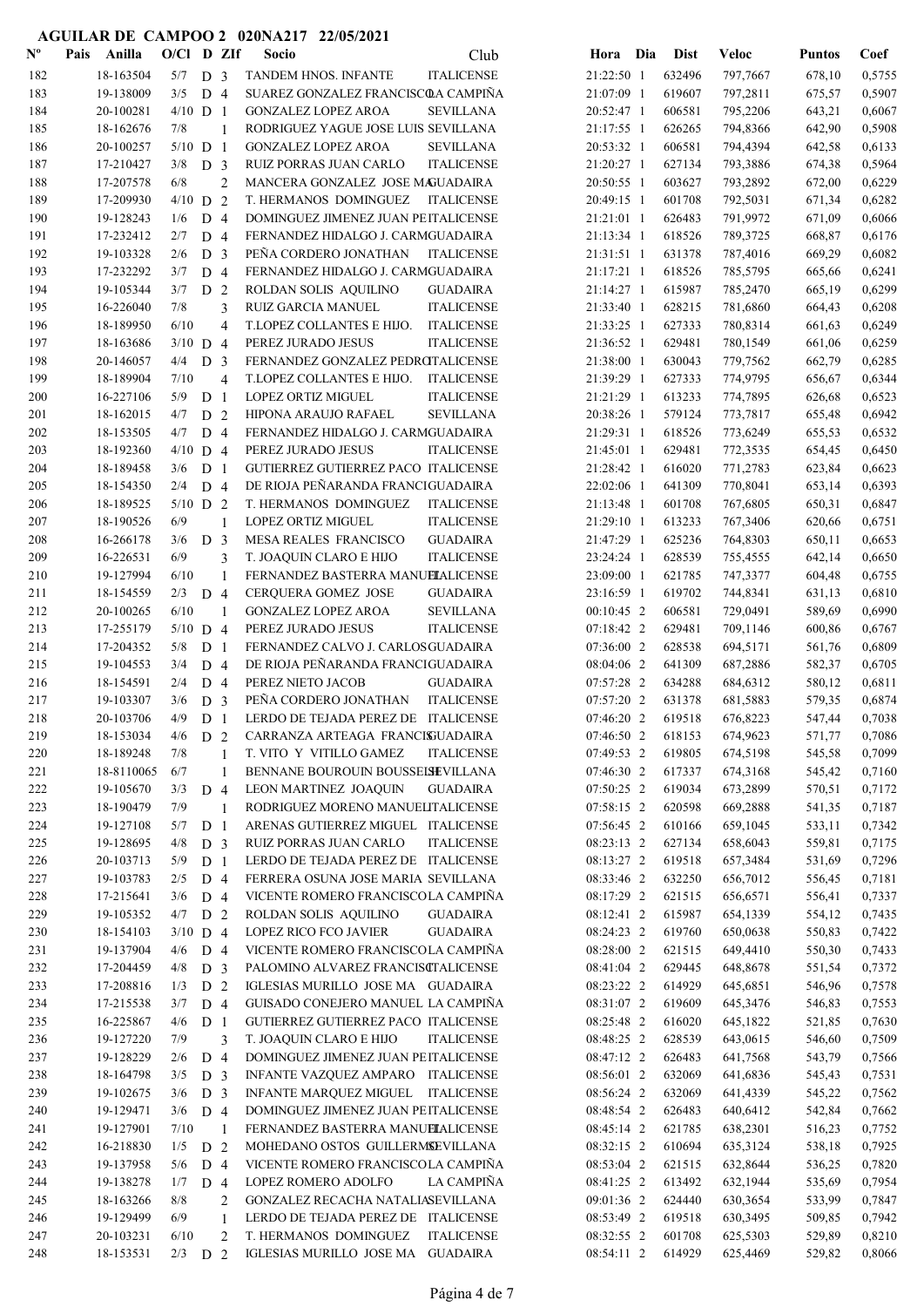| $\mathbf{N}^{\mathbf{o}}$ | Pais | Anilla                 | $O/Cl$ D ZIf |                |                | Socio                                                                  | Club                                 | Hora Dia                 | <b>Dist</b>      | <b>Veloc</b>         | <b>Puntos</b> | Coef             |
|---------------------------|------|------------------------|--------------|----------------|----------------|------------------------------------------------------------------------|--------------------------------------|--------------------------|------------------|----------------------|---------------|------------------|
| 249                       |      | 18-189922              | 8/10         |                | 4              | T.LOPEZ COLLANTES E HIJO. ITALICENSE                                   |                                      | 09:15:59 2               | 627333           | 624,2223             | 528,93        | 0,7938           |
| 250                       |      | 20-103026              | 8/10         |                | 1              | FERNANDEZ BASTERRA MANUELALICENSE                                      |                                      | 09:12:57 2               | 621785           | 620,5749             | 501,95        | 0,8041           |
| 251                       |      | 16-222312              | 3/4          | D <sub>4</sub> |                | PEREZ NIETO JACOB                                                      | <b>GUADAIRA</b>                      | 09:34:41 2               | 634288           | 619,6135             | 525,02        | 0,7914           |
| 252                       |      | 20-102114              | 6/7          |                | -1             | ARENAS GUTIERREZ MIGUEL ITALICENSE                                     |                                      | 08:56:18 2               | 610166           | 619,2693             | 500,89        | 0,8260           |
| 253                       |      | 18-153088              | 5/6          | D              | $\overline{2}$ | CARRANZA ARTEAGA FRANCISJUADAIRA                                       |                                      | 09:09:53 2               | 618153           | 618,8440             | 524,23        | 0,8186           |
| 254                       |      | 18-164624              | 6/10         |                | 4              | PEREZ JURADO JESUS                                                     | <b>ITALICENSE</b>                    | 09:29:39 2               | 629481           | 617,9561             | 523,62        | 0,8070           |
| 255                       |      | 18-198162              | 3/7          | D              | $\overline{2}$ | <b>JIMENEZ DIZ JOAQUIN</b>                                             | LA CAMPIÑA                           | 08:45:12 2               | 601558           | 617,4892             | 523,08        | 0,8478           |
| 256                       |      | 19-125688              | 5/8          | D <sub>3</sub> |                | PALOMINO ALVAREZ FRANCISCTALICENSE                                     |                                      | 09:30:44 2               | 629445           | 617,2643             | 524,67        | 0,8134           |
| 257                       |      | 19-138245              | 2/7          | D <sub>4</sub> |                | LOPEZ ROMERO ADOLFO                                                    | LA CAMPIÑA                           | 09:05:05 2               | 613492           | 617,1434             | 522,93        | 0,8378           |
| 258                       |      | 19-984265              | 6/9          |                | 4              | TORO FERNANDEZ MANUEL                                                  | <b>GUADAIRA</b>                      | 09:40:22 2               | 630976           | 612,9750             | 519,40        | 0,8178           |
| 259                       |      | 19-138239              | 3/7          | D <sub>4</sub> |                | LOPEZ ROMERO ADOLFO                                                    | LA CAMPIÑA                           | 09:12:50 2               | 613492           | 612,3693             | 518,89        | 0,8443           |
| 260                       |      | 18-190564              | 3/3          | D <sub>1</sub> |                | RODRIGUEZ CAMPANO J. ANTOITALICENSE                                    |                                      | 09:30:38 2               | 619674           | 607,7420             | 491,57        | 0,8392           |
| 261                       |      | 18-163937              | 5/7          | D <sub>4</sub> |                | ALBA PEREZ MANUEL                                                      | <b>SEVILLANA</b>                     | 09:36:13 2               | 620126           | 604,8731             | 512,53        | 0,8418           |
| 262                       |      | 18-190553              | 7/9          |                | -1             | LOPEZ ORTIZ MIGUEL                                                     | <b>ITALICENSE</b>                    | 09:24:58 2               | 613233           | 604,7862             | 489,18        | 0,8545           |
| 263                       |      | 19-128597              | 2/7          | D <sub>4</sub> |                | VEGUILLA DAVALOS AGUSTIN ITALICENSE                                    |                                      | 09:39:06 2               | 619081           | 602,1603             | 510,24        | 0,8496           |
| 264                       |      | 20-103338              | 3/3          | D <sub>3</sub> |                | CACERES GARCIA J.ANTONIO ITALICENSE                                    |                                      | 10:01:17 2               | 627997           | 597,9310             | 508,24        | 0,8408           |
| 265                       |      | 19-137943              | 6/6          |                | 4              | VICENTE ROMERO FRANCISCOLA CAMPIÑA                                     |                                      | 09:50:37 2               | 621515           | 597,8309             | 506,57        | 0,8528           |
| 266                       |      | 20-100246              | 7/10         |                | $\mathbf{1}$   | <b>GONZALEZ LOPEZ AROA</b>                                             | <b>SEVILLANA</b>                     | 09:29:36 2               | 606581           | 595,5046             | 481,67        | 0,8770           |
| 267                       |      | 18-189105              | 7/9          |                | $\mathbf{1}$   | LERDO DE TEJADA PEREZ DE ITALICENSE                                    |                                      | 10:03:06 2               | 619518           | 588,8395             | 476,28        | 0,8620           |
| 268                       |      | 18-173511              | 4/5          | D <sub>4</sub> |                | SUAREZ GONZALEZ FRANCISCOA CAMPIÑA                                     |                                      | 10:03:16 2               | 619607           | 588,8308             | 498,94        | 0,8651           |
| 269                       |      | 20-103046              | 9/10         |                | 1              | FERNANDEZ BASTERRA MANUELALICENSE                                      |                                      | 10:08:27 2               | 621785           | 588,0042             | 475,60        | 0,8653           |
| 270                       |      | 19-103322              | 4/6          | D <sub>3</sub> |                | PEÑA CORDERO JONATHAN                                                  | <b>ITALICENSE</b>                    | 10:34:59 2               | 631378           | 582,4610             | 495,09        | 0,8553           |
|                           |      |                        |              |                |                | LERDO DE TEJADA PEREZ DE                                               |                                      |                          |                  |                      |               |                  |
| 271                       |      | 19-127125              | 8/9          |                |                |                                                                        | ITALICENSE                           | 10:16:02 2<br>10:36:35 2 | 619518<br>631378 | 581,6888             | 470,49        | 0,8749           |
| 272                       |      | 19-103287              | 5/6          | D <sub>3</sub> |                | PEÑA CORDERO JONATHAN                                                  | <b>ITALICENSE</b>                    |                          |                  | 581,6025             | 494,36        | 0,8616           |
| 273                       |      | 18-198362              | 4/7          | D <sub>4</sub> |                | LOPEZ ROMERO ADOLFO                                                    | LA CAMPIÑA                           | 10:06:59 2               | 613492           | 580,9675             | 492,28        | 0,8900           |
| 274                       |      | 18-182764              | 5/5          | D <sub>3</sub> |                | STRUNGA COSMIN Y GEORGE ITALICENSE                                     |                                      | 10:42:58 2               | 633780           | 580,4023             | 493,34        | 0,8647           |
| 275                       |      | 17-209237              | 8/9          |                | $\mathbf{1}$   | <b>LOPEZ ORTIZ MIGUEL</b>                                              | <b>ITALICENSE</b>                    | 10:12:37 2               | 613233           | 577,6407             | 467,22        | 0,8969           |
| 276                       |      | 19-101664              | 2/4          | D <sub>2</sub> |                | MUJICA RODRIGUEZ JOSE                                                  | <b>SEVILLANA</b>                     | 10:02:52 2               | 606928           | 577,0009             | 488,78        | 0,9095           |
| 277                       |      | 19-105090              | 4/6          | D <sub>3</sub> |                | MESA REALES FRANCISCO                                                  | <b>GUADAIRA</b>                      | 10:34:37 2<br>10:27:47 2 | 625236           | 576,9900             | 490,44        | 0,8861           |
| 278                       |      | 18-197721              | 4/7          | D <sub>4</sub> |                | GUISADO CONEJERO MANUEL LA CAMPIÑA                                     |                                      |                          | 619609           | 575,4259             | 487,58        | 0,8973           |
| 279                       |      | 19-138132              | 4/7          | D <sub>2</sub> |                | <b>JIMENEZ DIZ JOAQUIN</b>                                             | <b>LA CAMPIÑA</b>                    | 10:00:06 2               | 601558           | 573,4039             | 485,73        | 0,9276           |
| 280                       |      | 19-138434              | 1/1          | D <sub>4</sub> |                | REGADERA JURADO ANTONIO LA CAMPIÑA                                     |                                      | 10:30:12 2<br>10:50:21 2 | 617235           | 571,9375             | 484,63        | 0,9073           |
| 281                       |      | 18-164359              | 3/5          | D <sub>4</sub> |                | DAVALOS LOZANO JOSE                                                    | <b>ITALICENSE</b>                    |                          | 626493           | 569,8758             | 482,88        | 0,8971           |
| 282                       |      | 19-137731              | 5/7          | D <sub>4</sub> |                | GUISADO CONEJERO MANUEL LA CAMPIÑA<br>RAYA GUIRADO JOSE MANUE GUADAIRA |                                      | 10:39:04 2               | 619609           | 569,4587             | 482,53        | 0,9103           |
| 283                       |      | 19-104317              | 3/5          | D <sub>4</sub> |                |                                                                        |                                      | 10:43:00 2               | 620400           | 568,1319             | 481,40        | 0,9123           |
| 284                       |      | 18-154105              | $4/10$ D 4   |                |                | <b>LOPEZ RICO FCO JAVIER</b>                                           | <b>GUADAIRA</b>                      | 10:44:44 2               | 619760           | 566,6463             | 480,14        | 0,9165           |
| 285                       |      | 19-127618              | 1/2          | D <sub>2</sub> |                | FALCON JIMENEZ J. ANTONIO ITALICENSE<br>PEREZ JURADO JESUS             |                                      | 10:42:12 2<br>11:07:44 2 | 616157           | 564,6600             | 478,33        | 0,9251<br>0,9087 |
| 286                       |      | 17-255176              | 7/10         |                | 4              |                                                                        | <b>ITALICENSE</b>                    |                          | 629481           | 563,6807             | 477,63        |                  |
| 287<br>288                |      | 18-163695<br>19-104109 | 8/10<br>7/9  |                | 4              | PEREZ JURADO JESUS                                                     | <b>ITALICENSE</b>                    | 11:07:47 2               | 629481<br>630976 | 563,6554<br>563,5559 | 477,61        | 0,9119<br>0,9129 |
|                           |      | 19-105571              | 4/5          | D <sub>4</sub> | 4              | TORO FERNANDEZ MANUEL<br>RAYA GUIRADO JOSE MANUE GUADAIRA              | <b>GUADAIRA</b>                      | 11:10:38 2<br>10:55:31 2 | 620400           | 561,6937             | 477,52        | 0,9317           |
| 289                       |      |                        |              |                |                |                                                                        |                                      | 10:55:14 2               |                  |                      | 475,95        |                  |
| 290                       |      | 19-104467              | $5/10$ D 4   |                |                | <b>LOPEZ RICO FCO JAVIER</b><br>ROLDAN SOLIS AQUILINO                  | <b>GUADAIRA</b>                      |                          | 619760           | 561,2582             | 475,58        | 0,9358           |
| 291                       |      | 18-153919<br>19-128232 | 5/7          | D <sub>2</sub> |                |                                                                        | <b>GUADAIRA</b>                      | 10:55:51 2               | 615987           | 557,5300             | 472,29        | 0,9448           |
| 292                       |      |                        | 4/6          | D 4            |                | DOMINGUEZ JIMENEZ JUAN PEITALICENSE                                    |                                      | 11:15:28 2               | 626483           | 557,1379             | 472,09        | 0,9322           |
| 293                       |      | 18-153894              | 6/7          |                | $\overline{c}$ | ROLDAN SOLIS AQUILINO                                                  | <b>GUADAIRA</b>                      | 10:56:59 2               | 615987           | 556,9587             | 471,80        | 0,9513           |
| 294                       |      | 18-164400              | 4/5          | D              | 3              | INFANTE VAZQUEZ AMPARO                                                 | <b>ITALICENSE</b>                    | 11:25:53 2               | 632069           | 556,9462             | 473,40        | 0,9303           |
| 295                       |      | 17-208778<br>18-190867 | 6/10         |                | 4              | <b>LOPEZ RICO FCO JAVIER</b>                                           | <b>GUADAIRA</b><br><b>ITALICENSE</b> | 11:04:31 2               | 619760           | 556,5790             | 471,61        | 0,9520           |
| 296<br>297                |      |                        | 7/9          |                | 1              | <b>GAMEZ CASTRO M.ANGEL</b>                                            |                                      | 10:52:58 2               | 613097           | 556,3662             | 450,01        | 0,9656           |
|                           |      | 18-183360              | 6/8<br>9/10  |                | 1              | FERNANDEZ CALVO J. CARLOSGUADAIRA                                      |                                      | 11:21:38 2               | 628538           | 555,9167             | 449,65        | 0,9451           |
| 298                       |      | 17-209205              |              |                | $\overline{4}$ | T.LOPEZ COLLANTES E HIJO.                                              | <b>ITALICENSE</b>                    | 11:19:57 2               | 627333           | 555,6783             | 470,85        | 0,9501           |
| 299                       |      | 19-128237              | 5/6          | D <sub>4</sub> |                | DOMINGUEZ JIMENEZ JUAN PEITALICENSE                                    |                                      | 11:22:36 2               | 626483           | 553,6258             | 469,11        | 0,9545           |
| 300                       |      | 18-189264              | 8/8          |                | 1              | T. VITO Y VITILLO GAMEZ                                                | <b>ITALICENSE</b>                    | $11:11:15$ 2             | 619805           | 553,2738             | 447,51        | 0,9680           |
| 301                       |      | 19-138228              | 5/7          | D <sub>4</sub> |                | LOPEZ ROMERO ADOLFO                                                    | LA CAMPIÑA                           | 11:01:28 2               | 613492           | 552,4632             | 468,13        | 0,9813           |
| 302                       |      | 19-125752              | 4/6          | D <sub>3</sub> |                | PALMA CIFUENTES F.MANUEL ITALICENSE                                    |                                      | 11:34:57 2               | 630189           | 550,8886             | 468,25        | 0,9584           |
| 303                       |      | 17-208843              | 7/10         |                | 4              | LOPEZ RICO FCO JAVIER                                                  | <b>GUADAIRA</b>                      | 11:16:53 2               | 619760           | 550,4656             | 466,43        | 0,9778           |
| 304                       |      | 18-176358              | 8/8          |                | 4              | REINA ANDRADE MANUEL                                                   | <b>GUADAIRA</b>                      | 11:27:14 2               | 625326           | 550,3500             | 466,33        | 0,9723           |
| 305                       |      | 16-222526              | 8/10         |                | 4              | LOPEZ RICO FCO JAVIER                                                  | <b>GUADAIRA</b>                      | 11:17:24 2               | 619760           | 550,2131             | 466,22        | 0,9843           |
| 306                       |      | 19-103747              | 3/5          | D 4            |                | FERRERA OSUNA JOSE MARIA SEVILLANA                                     |                                      | 11:43:36 2               | 632250           | 548,5424             | 464,80        | 0,9680           |
| 307                       |      | 19-105025              | 6/7          |                | $\overline{4}$ | ROBLEDO CID JORGE                                                      | <b>GUADAIRA</b>                      | 11:44:18 2               | 631478           | 547,5401             | 463,95        | 0,9723           |
| 308                       |      | 19-138151              | 5/7          | D <sub>2</sub> |                | <b>JIMENEZ DIZ JOAQUIN</b>                                             | LA CAMPIÑA                           | 10:49:57 2               | 601558           | 547,3934             | 463,70        | 1,0240           |
| 309                       |      | 18-181705              | 4/5          | D <sub>4</sub> |                | DAVALOS LOZANO JOSE                                                    | <b>ITALICENSE</b>                    | 11:36:04 2               | 626493           | 547,1236             | 463,60        | 0,9864           |
| 310                       |      | 16-222383              | 4/4          | D <sub>4</sub> |                | PEREZ NIETO JACOB                                                      | <b>GUADAIRA</b>                      | 11:51:36 2               | 634288           | 546,5173             | 463,09        | 0,9775           |
| 311                       |      | 20-130935              | 6/7          |                | 2              | JIMENEZ DIZ JOAQUIN                                                    | LA CAMPIÑA                           | 10:56:21 2               | 601558           | 544,2240             | 461,02        | 1,0340           |
| 312                       |      | 18-189063              | 8/8          |                | 3              | RUIZ GARCIA MANUEL                                                     | <b>ITALICENSE</b>                    | 11:46:06 2               | 628215           | 543,8620             | 462,28        | 0,9933           |
| 313                       |      | 19-102830              | 8/10         |                | 1              | <b>GONZALEZ LOPEZ AROA</b>                                             | <b>SEVILLANA</b>                     | 11:11:05 2               | 606581           | 541,5499             | 438,03        | 1,0320           |
| 314                       |      | 20-103232              | 7/10         |                | $\overline{2}$ | T. HERMANOS DOMINGUEZ                                                  | <b>ITALICENSE</b>                    | 11:06:19 2               | 601708           | 539,4952             | 457,01        | 1,0437           |
| 315                       |      | 19-101621              | $3/4$ D 2    |                |                | MUJICA RODRIGUEZ JOSE                                                  | <b>SEVILLANA</b>                     | 11:16:49 2               | 606928           | 539,1002             | 456,68        | 1,0380           |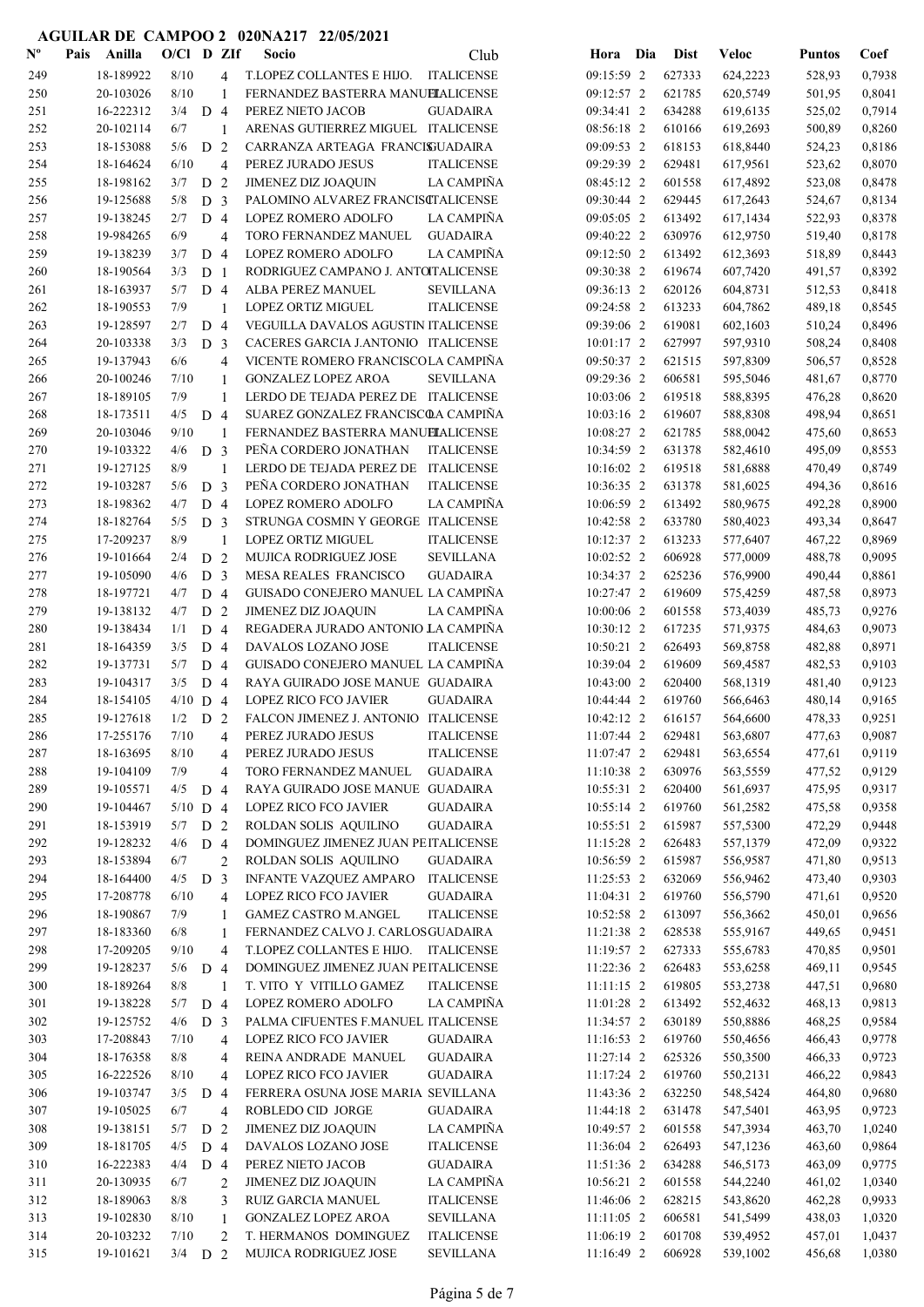| ${\bf N^o}$ | Pais | Anilla    | $O/CI$ D ZIf |                |                          | Socio                                | Club              | Hora Dia     | <b>Dist</b> | <b>Veloc</b> | <b>Puntos</b> | Coef   |
|-------------|------|-----------|--------------|----------------|--------------------------|--------------------------------------|-------------------|--------------|-------------|--------------|---------------|--------|
| 316         |      | 17-208694 | 6/6          |                | 2                        | CARRANZA ARTEAGA FRANCISUADAIRA      |                   | 11:40:56 2   | 618153      | 537,5555     | 455,37        | 1,0224 |
| 317         |      | 20-103710 | 9/9          |                | 1                        | LERDO DE TEJADA PEREZ DE ITALICENSE  |                   | 11:45:03 2   | 619518      | 536,8208     | 434,20        | 1,0234 |
| 318         |      | 18-155836 | 5/5          | D 4            |                          | RAYA GUIRADO JOSE MANUE GUADAIRA     |                   | 11:49:10 2   | 620400      | 535,6742     | 453,90        | 1,0251 |
| 319         |      | 19-138201 | 6/7          |                | $\overline{4}$           | LOPEZ ROMERO ADOLFO                  | LA CAMPIÑA        | 11:39:07 2   | 613492      | 534,3464     | 452,77        | 1,0399 |
| 320         |      | 17-231890 | 6/7          |                | 3                        | TANDEM HNOS. INFANTE                 | <b>ITALICENSE</b> | $12:15:15$ 2 | 632496      | 534,0899     | 453,97        | 1,0119 |
| 321         |      | 18-153879 | 7/7          |                | $\overline{2}$           | ROLDAN SOLIS AQUILINO                | <b>GUADAIRA</b>   | 11:45:34 2   | 615987      | 533,5222     | 451,95        | 1,0422 |
| 322         |      | 18-162618 | 2/2          | D              | $\overline{2}$           | AVILA ARREBOLA MANUEL                | <b>SEVILLANA</b>  | 11:42:43 2   | 612274      | 531,6186     | 450,34        | 1,0518 |
| 323         |      | 17-258601 | 9/10         |                | $\overline{4}$           | PEREZ JURADO JESUS                   | <b>ITALICENSE</b> | 12:15:57 2   | 629481      | 531,2300     | 450,13        | 1,0262 |
| 324         |      | 19-125563 | 6/8          |                | 3                        | PALOMINO ALVAREZ FRANCISCTALICENSE   |                   | 12:20:52 2   | 629445      | 529,0047     | 449,65        | 1,0295 |
| 325         |      | 17-207564 | 7/8          |                | $\overline{2}$           | MANCERA GONZALEZ JOSE MAGUADAIRA     |                   | 11:34:24 2   | 603627      | 527,9229     | 447,21        | 1,0768 |
| 326         |      | 17-207575 | 8/8          |                | $\overline{c}$           | MANCERA GONZALEZ JOSE MAGUADAIRA     |                   | 11:36:03 2   | 603627      | 527,1621     | 446,56        | 1,0801 |
| 327         |      | 19-103358 | 4/5          | D              | $\overline{4}$           | FERRERA OSUNA JOSE MARIA SEVILLANA   |                   | 12:31:21 2   | 632250      | 526,7214     | 446,31        | 1,0344 |
| 328         |      | 20-100280 | 9/10         |                | 1                        | <b>GONZALEZ LOPEZ AROA</b>           | <b>SEVILLANA</b>  | 11:42:49 2   | 606581      | 526,6298     | 425,96        | 1,0815 |
| 329         |      | 18-154257 | 7/7          |                | $\overline{4}$           | ROBLEDO CID JORGE                    | <b>GUADAIRA</b>   | 12:34:35 2   | 631478      | 524,6650     | 444,57        | 1,0420 |
| 330         |      | 19-129269 | 4/6          | D              | $\overline{3}$           | <b>INFANTE MARQUEZ MIGUEL</b>        | <b>ITALICENSE</b> | 12:37:59 2   | 632069      | 523,6767     | 445,12        | 1,0442 |
| 331         |      | 19-129262 | 5/5          | D <sub>3</sub> |                          | INFANTE VAZQUEZ AMPARO               | ITALICENSE        | 12:41:53 2   | 632069      | 521,9900     | 443,69        | 1,0474 |
| 332         |      | 19-130806 | 8/9          |                | 3                        | T. JOAQUIN CLARO E HIJO              | <b>ITALICENSE</b> | 12:37:09 2   | 628539      | 521,1118     | 442,94        | 1,0564 |
| 333         |      | 17-204345 | 7/8          |                | $\mathbf{1}$             | FERNANDEZ CALVO J. CARLOSGUADAIRA    |                   | 12:45:37 2   | 628538      | 517,4785     | 418,56        | 1,0596 |
| 334         |      | 18-162933 | 2/5          | D <sub>2</sub> |                          | MOHEDANO OSTOS GUILLERMSEVILLANA     |                   | 12:22:50 2   | 610694      | 512,3988     | 434,06        | 1,0938 |
| 335         |      | 19-101891 | 7/7          |                | 3                        | CAMBIL RODRIGUEZ CURRO ITALICENSE    |                   | 12:56:27 2   | 627084      | 511,7173     | 434,96        | 1,0684 |
| 336         |      | 19-137756 | 6/7          |                | $\overline{\mathcal{L}}$ | GUISADO CONEJERO MANUEL LA CAMPIÑA   |                   | 12:50:27 2   | 619609      | 508,1053     | 430,54        | 1,0846 |
| 337         |      | 18-154501 | 3/3          | D 4            |                          | <b>CERQUERA GOMEZ JOSE</b>           | <b>GUADAIRA</b>   | 12:57:05 2   | 619702      | 505,4322     | 428,27        | 1,0876 |
| 338         |      | 18-163579 | 5/6          | D <sub>3</sub> |                          | INFANTE MARQUEZ MIGUEL ITALICENSE    |                   | 13:23:26 2   | 632069      | 504,6728     | 428,97        | 1,0695 |
| 339         |      | 17-232444 | $5/7$ D 4    |                |                          | FERNANDEZ HIDALGO J. CARMGUADAIRA    |                   | 13:12:02 2   | 618526      | 498,3960     | 422,31        | 1,0962 |
| 340         |      | 20-100277 | 10/10        |                | 1                        | <b>GONZALEZ LOPEZ AROA</b>           | <b>SEVILLANA</b>  | 13:00:38 2   | 606581      | 493,3023     | 399,00        | 1,1210 |
| 341         |      | 19-125699 | 7/8          |                | 3                        | PALOMINO ALVAREZ FRANCISCTALICENSE   |                   | 13:57:44 2   | 629445      | 489,1806     | 415,80        | 1,0835 |
| 342         |      | 17-232439 | 6/7          |                | 4                        | FERNANDEZ HIDALGO J. CARMGUADAIRA    |                   | 13:57:18 2   | 618526      | 480,8567     | 407,45        | 1,1059 |
| 343         |      | 19-101605 | 4/4          | D <sub>2</sub> |                          | <b>MUJICA RODRIGUEZ JOSE</b>         | <b>SEVILLANA</b>  | 13:37:48 2   | 606928      | 479,1033     | 405,85        | 1,1303 |
| 344         |      | 17-204404 | 5/6          | D <sub>3</sub> |                          | PALMA CIFUENTES F.MANUEL ITALICENSE  |                   | 14:26:29 2   | 630189      | 479,0551     | 407,19        | 1,0917 |
| 345         |      | 17-210455 | 5/8          | D <sub>3</sub> |                          | RUIZ PORRAS JUAN CARLO               | <b>ITALICENSE</b> | 14:23:32 2   | 627134      | 477,8042     | 406,13        | 1,1002 |
| 346         |      | 19-125597 | 8/8          |                | $\mathbf{1}$             | FERNANDEZ CALVO J. CARLOSGUADAIRA    |                   | 14:31:07 2   | 628538      | 476,1231     | 385,11        | 1,1010 |
| 347         |      | 18-189538 | 8/10         |                | $\overline{2}$           | T. HERMANOS DOMINGUEZ                | <b>ITALICENSE</b> | 13:46:09 2   | 601708      | 471,8723     | 399,73        | 1,1534 |
| 348         |      | 18-190339 | 6/6          |                | $\overline{\mathcal{L}}$ | DOMINGUEZ JIMENEZ JUAN PEITALICENSE  |                   | 14:44:10 2   | 626483      | 469,9210     | 398,18        | 1,1110 |
| 349         |      | 19-104550 | 4/4          | D 4            |                          | DE RIOJA PEÑARANDA FRANCIGUADAIRA    |                   | $15:24:15$ 2 | 641309      | 467,0009     | 395,71        | 1,0884 |
| 350         |      | 19-128956 | 8/9          |                | 1                        | <b>GAMEZ CASTRO M.ANGEL</b>          | <b>ITALICENSE</b> | 14:29:06 2   | 613097      | 465,1369     | 376,22        | 1,1417 |
| 351         |      | 19-127625 | $2/2$ D 2    |                |                          | FALCON JIMENEZ J. ANTONIO ITALICENSE |                   | 14:39:53 2   | 616157      | 463,6652     | 392,77        | 1,1393 |
| 352         |      | 18-164630 | 10/10        |                | $\overline{4}$           | PEREZ JURADO JESUS                   | <b>ITALICENSE</b> | 15:13:51 2   | 629481      | 461,8858     | 391,37        | 1,1184 |
| 353         |      | 19-127948 | 10/10        |                |                          | FERNANDEZ BASTERRA MANUELALICENSE    |                   | 14:58:01 2   | 621785      | 461,6016     | 373,36        | 1,1354 |
| 354         |      | 18-153806 | 5/6          | D <sub>3</sub> |                          | MESA REALES FRANCISCO                | <b>GUADAIRA</b>   | 15:33:08 2   | 625236      | 452,3702     | 384,51        | 1,1324 |
| 355         |      | 19-102133 | 6/7          |                | $\overline{4}$           | ALBA PEREZ MANUEL                    | <b>SEVILLANA</b>  | 15:22:19 2   | 620126      | 452,2121     | 383,18        | 1,1449 |
| 356         |      | 19-125621 | 6/6          |                | 3                        | PALMA CIFUENTES F.MANUEL ITALICENSE  |                   | 16:15:27 2   | 630189      | 442,4086     | 376,04        | 1,1298 |
| 357         |      | 18-163494 | 7/7          |                | 3                        | TANDEM HNOS. INFANTE                 | <b>ITALICENSE</b> | 16:45:23 2   | 632496      | 434,8895     | 369,65        | 1,1289 |
| 358         |      | 19-128591 | 3/7          | D <sub>4</sub> |                          | VEGUILLA DAVALOS AGUSTIN ITALICENSE  |                   | 16:14:47 2   | 619081      | 434,8141     | 368,44        | 1,1566 |
| 359         |      | 19-103113 | 5/7          | D <sub>2</sub> |                          | HIPONA ARAUJO RAFAEL                 | <b>SEVILLANA</b>  | 15:10:55 2   | 579124      | 425,8526     | 360,74        | 1,2398 |
| 360         |      | 18-162941 | 3/5          | D <sub>2</sub> |                          | MOHEDANO OSTOS GUILLERMSEVILLANA     |                   | 16:38:27 2   | 610694      | 421,9103     | 357,40        | 1,1790 |
| 361         |      | 19-138112 | 7/7          |                | $\overline{2}$           | JIMENEZ DIZ JOAQUIN                  | LA CAMPIÑA        | 16:32:00 2   | 601558      | 417,4587     | 353,63        | 1,2002 |
| 362         |      | 20-103260 | 9/10         |                | $\overline{2}$           | T. HERMANOS DOMINGUEZ                | <b>ITALICENSE</b> | 16:37:18 2   | 601708      | 416,0326     | 352,42        | 1,2032 |
| 363         |      | 17-231018 | 6/7          |                | 2                        | HIPONA ARAUJO RAFAEL                 | <b>SEVILLANA</b>  | 15:50:47 2   | 579124      | 413,7240     | 350,47        | 1,2536 |
| 364         |      | 19-128574 | 4/7          | D <sub>4</sub> |                          | VEGUILLA DAVALOS AGUSTIN ITALICENSE  |                   | 17:31:36 2   | 619081      | 412,5556     | 349,57        | 1,1759 |
| 365         |      | 19-127244 | 9/9          |                | 1                        | LOPEZ ORTIZ MIGUEL                   | <b>ITALICENSE</b> | 17:27:09 2   | 613233      | 409,8740     | 331,52        | 1,1904 |
| 366         |      | 19-125683 | $8/8$        |                | 3                        | PALOMINO ALVAREZ FRANCISCTALICENSE   |                   | 18:21:34 2   | 629445      | 405,9451     | 345,05        | 1,1629 |
| 367         |      | 19-127488 | 5/6          | D <sub>1</sub> |                          | GUTIERREZ GUTIERREZ PACO ITALICENSE  |                   | 18:12:08 2   | 616020      | 399,7188     | 323,31        | 1,1915 |
| 368         |      | 17-208932 | 6/8          |                | 3                        | RUIZ PORRAS JUAN CARLO               | <b>ITALICENSE</b> | 18:46:10 2   | 627134      | 398,1382     | 338,41        | 1,1736 |
| 369         |      | 19-102194 | 7/7          |                | $\overline{4}$           | ALBA PEREZ MANUEL                    | <b>SEVILLANA</b>  | 18:30:05 2   | 620126      | 397,7504     | 337,03        | 1,1901 |
| 370         |      | 19-114750 | 7/7          |                | 1                        | BENNANE BOUROUIN BOUSSELSEVILLANA    |                   | 18:25:01 2   | 617337      | 397,2525     | 321,31        | 1,1987 |
| 371         |      | 19-128940 | 9/9          |                | $\mathbf{1}$             | <b>GAMEZ CASTRO M.ANGEL</b>          | <b>ITALICENSE</b> | 18:24:27 2   | 613097      | 394,6680     | 319,22        | 1,2102 |
| 372         |      | 19-138051 | 5/5          | D 4            |                          | SUAREZ GONZALEZ FRANCISCOA CAMPIÑA   |                   | 18:57:08 2   | 619607      | 390,6399     | 331,00        | 1,2008 |
| 373         |      | 16-222594 | 9/10         |                | $\overline{4}$           | LOPEZ RICO FCO JAVIER                | <b>GUADAIRA</b>   | 18:58:07 2   | 619760      | 390,4943     | 330,88        | 1,2037 |
| 374         |      | 92-171083 | 8/9          |                | 1                        | RODRIGUEZ MORENO MANUELITALICENSE    |                   | 19:10:12 2   | 620598      | 388,0678     | 313,88        | 1,2053 |
| 375         |      | 18-191111 | $5/7$ D 4    |                |                          | VEGUILLA DAVALOS AGUSTIN ITALICENSE  |                   | 19:11:41 2   | 619081      | 386,7604     | 327,72        | 1,2115 |
| 376         |      | 18-190389 | 5/5          | D 4            |                          | DAVALOS LOZANO JOSE                  | <b>ITALICENSE</b> | 20:27:56 2   | 626493      | 373,5945     | 316,56        | 1,2003 |
| 377         |      | 17-210965 | 7/7          |                | 1                        | ARENAS GUTIERREZ MIGUEL ITALICENSE   |                   | 19:57:03 2   | 610166      | 370,6850     | 299,82        | 1,2357 |
| 378         |      | 19-152042 | 6/7          |                | $\overline{4}$           | VEGUILLA DAVALOS AGUSTIN ITALICENSE  |                   | 20:31:07 2   | 619081      | 368,4750     | 312,22        | 1,2212 |
| 379         |      | 19-104477 | 10/10        |                | $\overline{4}$           | LOPEZ RICO FCO JAVIER                | <b>GUADAIRA</b>   | 20:49:14 2   | 619760      | 364,9440     | 309,23        | 1,2231 |
| 380         |      | 17-210842 | 10/10        |                | $\overline{4}$           | T.LOPEZ COLLANTES E HIJO. ITALICENSE |                   | 21:18:25 2   | 627333      | 363,1625     | 307,72        | 1,2115 |
| 381         |      | 18-199014 | $1/2$ D 4    |                |                          | FERNANDEZ RODRIGUEZ JOSE LA CAMPIÑA  |                   | 21:08:45 2   | 619677      | 360,7492     | 305,68        | 1,2297 |
| 382         |      | 19-104161 | 8/9          |                | $\overline{4}$           | TORO FERNANDEZ MANUEL GUADAIRA       |                   | 07:30:22 3   | 630976      | 343,2264     | 290,83        | 1,2108 |